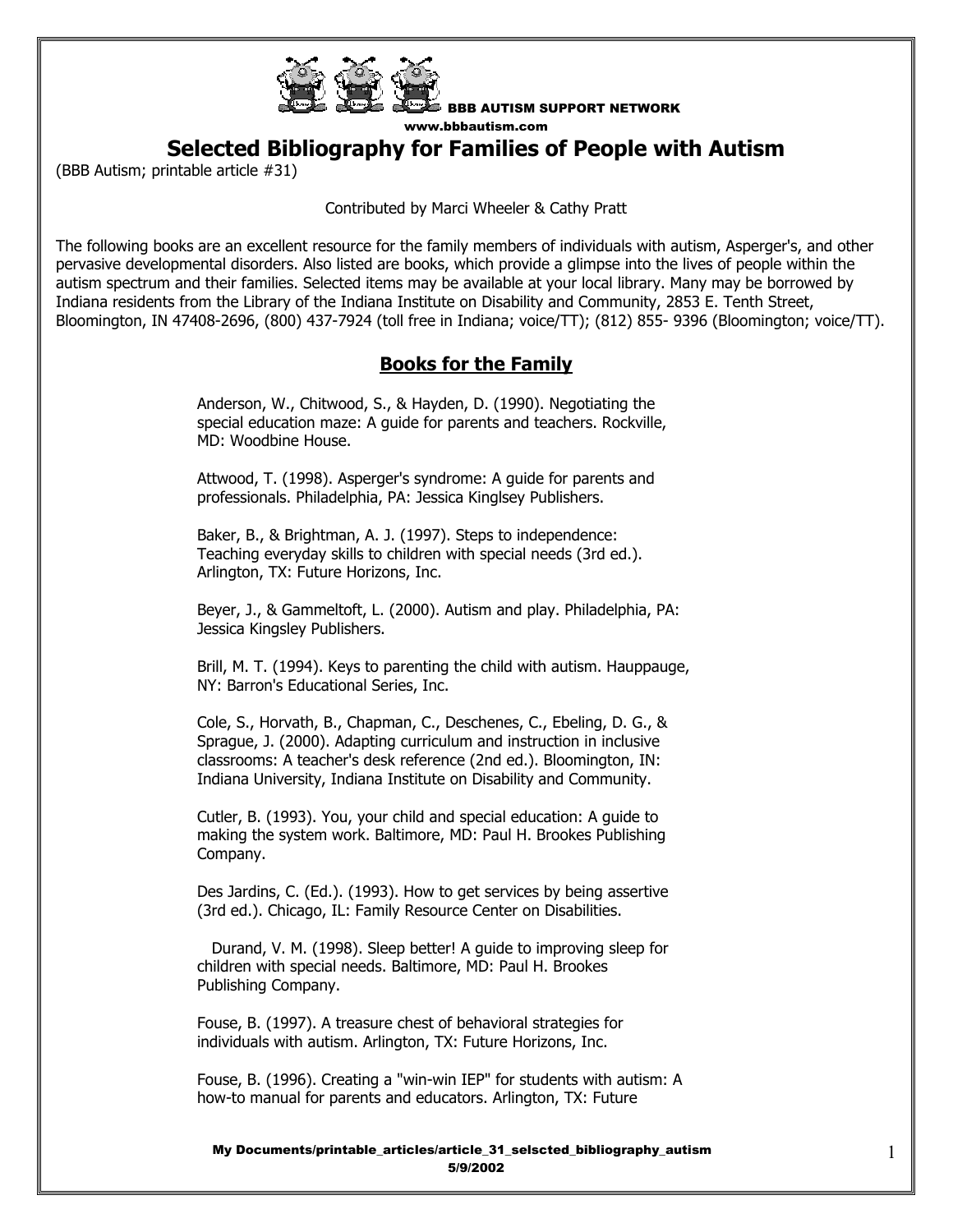

Horizons, Inc.

 Freeman, S., & Drake, L. (1996). Teach me language: A language manual for children with autism, Asperger's syndrome, and related developmental disorders. Langley, British Columbia: SKF Books.

 Gray, C. (1996). Social stories...All new stories teaching social skills. Arlington, TX: Future Horizons, Inc.

 Gray, C. (1996). What's next?:... Preparing for the real world. Arlington, TX: Future Horizons, Inc.

 Green, R. W. (1998). The explosive child: A new approach for understanding and parenting easily frustrated, "chronically inflexible" children. New York, NY: Harper Collins Publishers.

 Greenspan, S. I., & Wieder, S. (1998). The child with special needs: Encouraging intellectual and emotional growth. Reading, MA: Addison-Wesley.

 Harrington, K. (1999). For parents and professionals: Autism. East Moline, IL: Linguistystems.

 Hart, C. (1993). A parents' guide to autism. New York, NY: Pocket Books.

 Hodgdon, L. A. (1999). Solving behavior problems in autism: Improving communication with visual strategies. Troy, MI: Quirk Roberts Publishing.

 Hodgdon, L. A. (1995). Visual strategies for improving communication, Vol 1.: Practical supports for school and home. Troy, MI: Quirk Roberts Publishing.

 Holmes, D. L. (1998). Autism through the lifespan: The Eden model. Bethesda, MD: Woodbine House, Inc.

 Howlin, P. (1997). Autism: Preparing for adulthood. New York, NY: Routledge.

 Howlin, P. (1998). Children with autism and Asperger syndrome: A guide for practitioners and carers. New York, NY: John Wiley and Sons.

 Howlin, P. (1999). Teaching children with autism to mind-read: A practical guide for teachers and parents. New York, NY: John Wiley and Sons.

 Janzen, J. E. (1999). Autism: Facts and strategies for parents. San Antonio, TX: Therapy Skills Builders.

 Keenan, M., Kerr, K. P., & Dillenberger, K. (Eds.). (2000). Parents' education as autism therapists: Applied behavior analysis in context.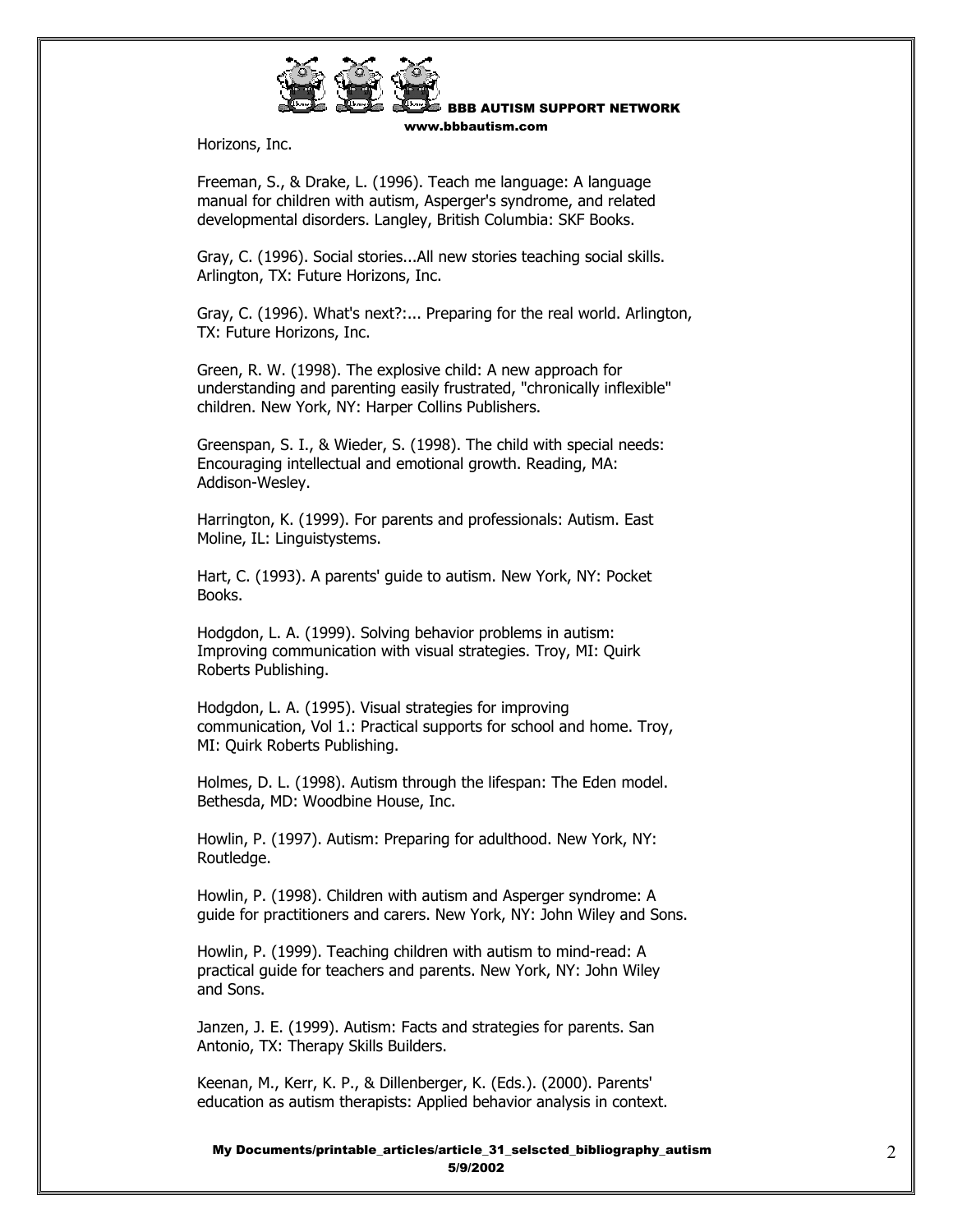

BBB AUTISM SUPPORT NETWORK

www.bbbautism.com

London, England: Jessica Kingsley Publishers.

 Kranowitz, C. S. (1998). The out-of- sync child: Recognizing and coping with sensory integration dysfunction. New York, NY: The Berkley Publishing Group.

 Koegel, R., Schreibman, L., Good, A., Cerniglia, L., Murphy, C., & Koegel, L. (1989). How to teach pivotal behaviors to children with autism. Santa Barbara, CA: University of California.

 Leaf, R., & McEachin, J. (1999). A work in progress, behavior management strategies and a curriculum for intensive behavioral treatment of autism. New York, NY: DRL Books Inc.

 Lewis, L. (1998). Special diets for special kids: Understanding and implementing dietary interventions for autistic children. Arlington, TX: Future Horizons, Inc.

 McGinnis, E., & Goldstein, A. P. (1990). Skill-streaming in early childhood: Teaching prosocial skills to the preschool and kindergarten child. Champaign, IL: Research Press Company.

 McGinnis, E., & Goldstein, A. P. (1997). Skill-streaming the adolescent: New strategies and perspectives for teaching prosocial skills. Champaign, IL: Research Press Company.

 Melberg, K., & Hinsburg, D. (2000). Sexuality your sons and daughters with intellectual disabilities. Baltimore, MD: Paul H. Brookes Publishing Company.

 Moreno, S., & Donnellan, A. M. (1991). High functioning individuals with autism: Advice and information for parents and others who care. Crown Point, IN: MAAP Services, Inc.

 Myles, B. S., & Simpson, R. L. (1998). Asperger syndrome: A guide for educators and parents. Austin, TX: Pro-Ed, Inc.

 Myles, B. S., & Southwick, J. (1999). Asperger syndrome and rage: Practical solutions for a difficult moment. Shawnee Mission, KS: Autism Asperger Publishing Company.

 Nisbet, J. (Ed.). (1992). Natural supports in school, at work and in the community for people with severe disabilities. Baltimore, MD: Paul H. Brookes Publishing Company.

 PACER Center. (1996). Supported employment and transition resources. Minneapolis, MN: PACER Center, Inc., Supported Employment Parents and Transition and Technical Assistance (SEPT/TA) Project.

 Powers, M. (1989). Children with autism: A parent's guide. Rockville, MD: Woodbine House.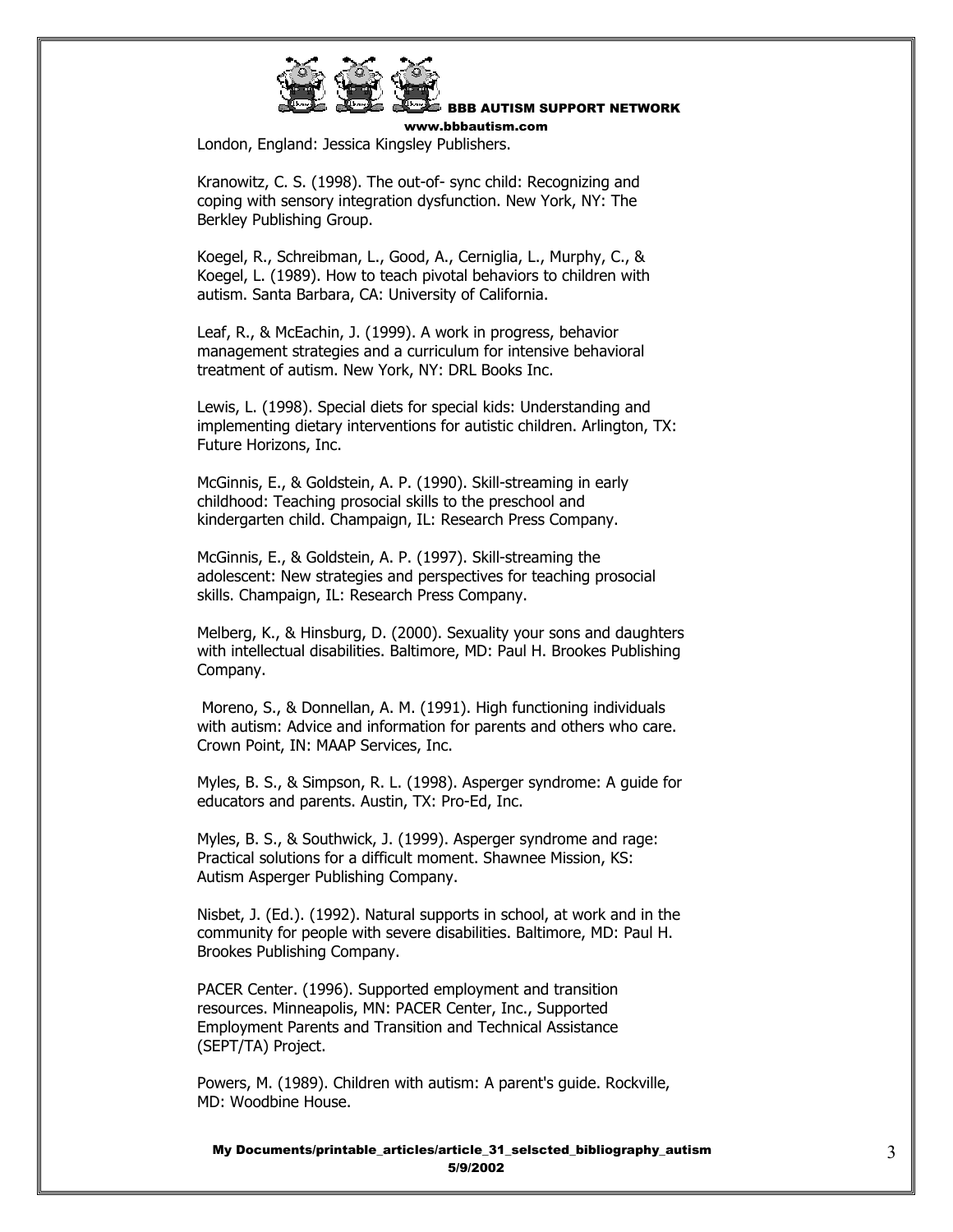

 Quill, K. (Ed.). (1995). Teaching children with autism: Strategies to enhance communication and socialization. Albany, NY: Delmar Publishers.

 Semon, B., & Kornblum, L. (1999). Feast without yeast: 4 stages to better health. Milwaukee, WI: Wisconsin Institute of Nutrition.

 Shaw, W. (1998). Biological treatments for autism and PDD. Kansas City, KS: Great Plains Laboratory.

 Siegel, B. (1996). The world of the autistic child: Understanding and treating autistic spectrum disorders. New York, NY: Oxford University Press.

 Siegel, L. M. (1999). The complete IEP guide: How to advocate for your special ed child. Berkeley, CA: Nolo Press.

 Simpson, R., & Zionts, P. (2000). Autism: Information and resources for professionals and parents. Austin, TX: PRO-ED.

 Smith, B., & Keeney, C. (1992). Parents guide to facilitated communication. Houston, TX: River Bend Publishing Company.

 Smith, M. D., Belcher, R. G., & Juhrs, P. D. (1995). A guide to successful employment for individuals with autism. Baltimore, MD: Paul H. Brookes Publishing Company.

 Sundberg, P., & Partington, J. W. (1998). Teaching language to children with autism. Pleasant Hill, CA: Behavior Analyst Inc.

 Waltz, M. (1999) Pervasive developmental disorders: Finding a diagnosis and getting help. Sebastopol, CA: O'Reilly & Associates Inc.

 Waterhouse, S. (2000). A positive approach to autism. Philadelphia, PA: Jessica Kingsley Publishers.

 Wheeler, M. (1998). Toilet training for individuals with autism & related disorders: A comprehensive guide for parents & teachers. Arlington, TX: Future Horizons, Inc.

## **Individual and/or Family Accounts of Living with Autism**

 Barron, J., & Barron, S. (1992). There's a boy in here. New York, NY: Simon and Schuster.

 Beck, V. A. (1999). Confronting autism: The aurora on the dark side of Venus, the practical guide to hope, knowledge, and empowerment. Bedford, NH: New Destiny Educational Products Inc.

 Blackman, L. (1999). Lucy's story: Autism and other adventures. Brisbane, Australia: Book in Hand.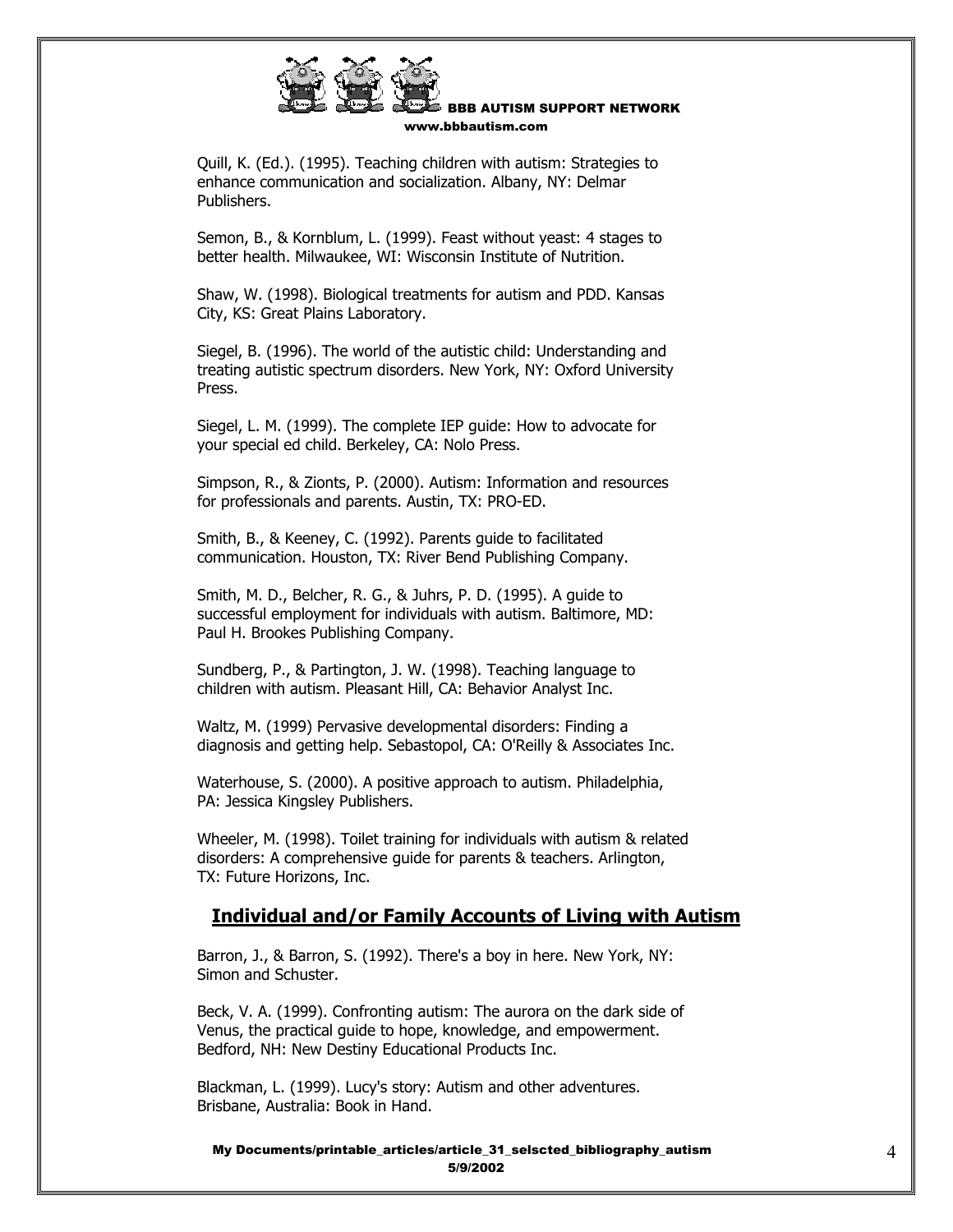

 Christopher, W. (1989). Mixed blessings. Nashville, TN: Abington Press.

 Dillon, K. (1995). Living with autism: The parent's stories. Boone, NC: Parkway Publishers, Inc.

 Eastham, M. (1990). Silent words: The story of David Eastham. Ottawa, Ontario: Oliver-Pate.

 Fling, E. (2000). Eating an artichoke: A mother's perspective on Asperger's syndrome. Philadelphia, PA: Jessica Kingsley Publishers.

 Grandin, T. (1995). Thinking in pictures and other reports from my life with autism. New York, NY: Doubleday.

 Grandin, T., & Scariano, M. (1986). Emergence: Labeled autistic. Nowato, CA: Arena Press.

 Gerlach, E. K. (1999). Just this side of normal. Eugene, OR: Four Leaf Press.

 Hamilton, L. M. (2000). Facing autism: Giving parents reasons for hope and guidance for help. Colorado Spring, CO: Waterbrook Press.

 Hart, C. (1989). Without reason: A family copes with two generations of autism. New York, NY: Harper and Row.

 Kephart, B. (1999). A slant of sun: One child's courage. New York, NY: Quill.

 McDonnell, J. T. (1993). News from the border: A mother's memoir of her autistic son. New York, NY: Ticknor and Fields.

 McKean, T. A. (1994). Soon will come the light: A view from inside the autism puzzle. Arlington, TX: Future Horizons, Inc.

 Maurice, C. (1993). Let me hear your voice. New York, NY: Alfred A. Knopf.

 Mialaret, G. (1995). Dancing with dragons...A "family" challenges autism. Arlington, TX: Future Horizons, Inc.

 O'Neil, J. L. (1999). Through the eyes of aliens: A book about autistic people. Philadelphia, PA: Jessica Kingsley Publishers.

 Park, C. C. (1982). The siege: The first eight years of an autistic child with an epilogue, fifteen years later. Boston, MA: Little, Brown, and Company.

 Schopler, E. (Ed.). (1995). Parent survival manual: A guide to crisis resolution in autism and related developmental disorders. New York,